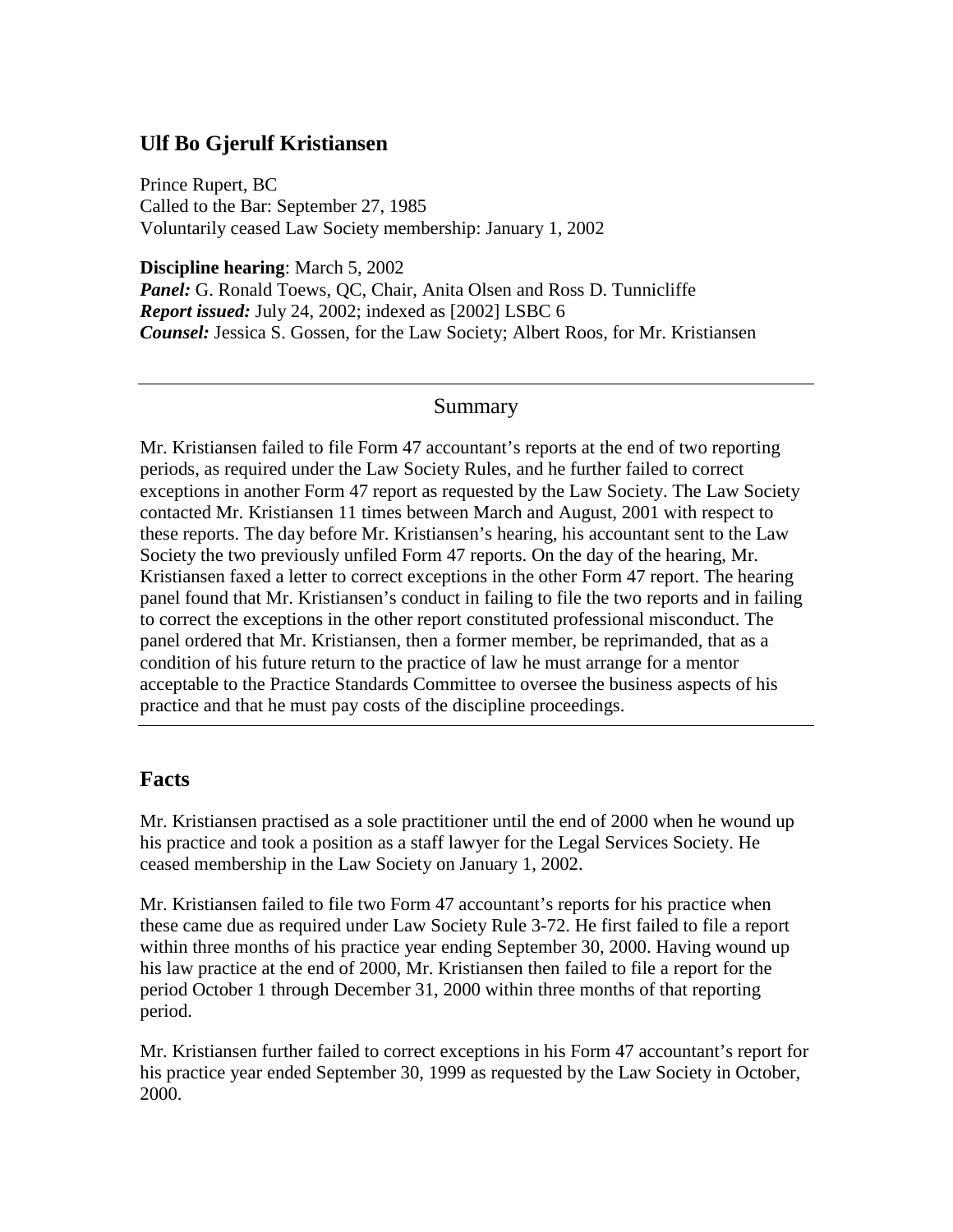The Law Society contacted Mr. Kristiansen 11 times between March and August, 2001 in efforts to obtain the unfiled Form 47 reports for 2000 and corrections to the Form 47 report for 1999.

The day before Mr. Kristiansen's hearing, his accountant provided the previously unfiled Forms 47 reports. The day of the hearing, Mr. Kristiansen faxed a letter regarding the correction of exceptions in his 1999 Form 47 report.

## **Verdict**

The hearing panel found that Mr. Kristiansen's conduct in failing to file two Form 47 reports on time as required by Law Society Rule 3-72, and in failing to respond to Law Society requests that he provide a letter correcting exceptions in another Form 47 report, constituted professional misconduct.

# **Penalty**

The hearing panel considered a letter from Mr. Kristiansen describing his difficult financial situation and his hopes of returning to practice. He addressed his practice history and acknowledged to the panel that he had a tendency to procrastinate. As a result of his procrastination, he failed to bill \$30,000 to the Legal Services Society within the necessary time limits. His failure to file his Form 47 reports with the Law Society on time also resulted in very large late filing penalties against him. The panel noted that he would need to ask the Law Society to waive these penalties if he were to have any reasonable chance of re-establishing a practice.

The panel found that Mr. Kristiansen had remedied the matters at issue in the citation and that he was in counselling. However, the panel also noted that the timing of his actions was in keeping with his procrastination problem. There was a public interest aspect to Mr. Kristiansen's failure to do that which is required of all practising lawyers. If the public is to have faith in Law Society regulation, it is of paramount importance that lawyers respond to the Law Society's enquiries in a timely way and observe the rules that govern trust monies, including the filing of Form 47 reports.

The panel ordered that Mr. Kristiansen;

- 1. be reprimanded;
- 2. as a condition of returning to the practice of law, arrange for a mentor acceptable to the Practice Standards Committee to oversee the business aspects of his practice until relieved of that obligation by the Committee; and
- 3. pay costs of the discipline hearing.

In determining it appropriate to order full costs in this case, the panel took note of a precedent decision *(see: DCD 99/13 and 00/3)* dealing with the issue and considered that Mr. Kristiansen had fulfilled his obligations very late in the process.